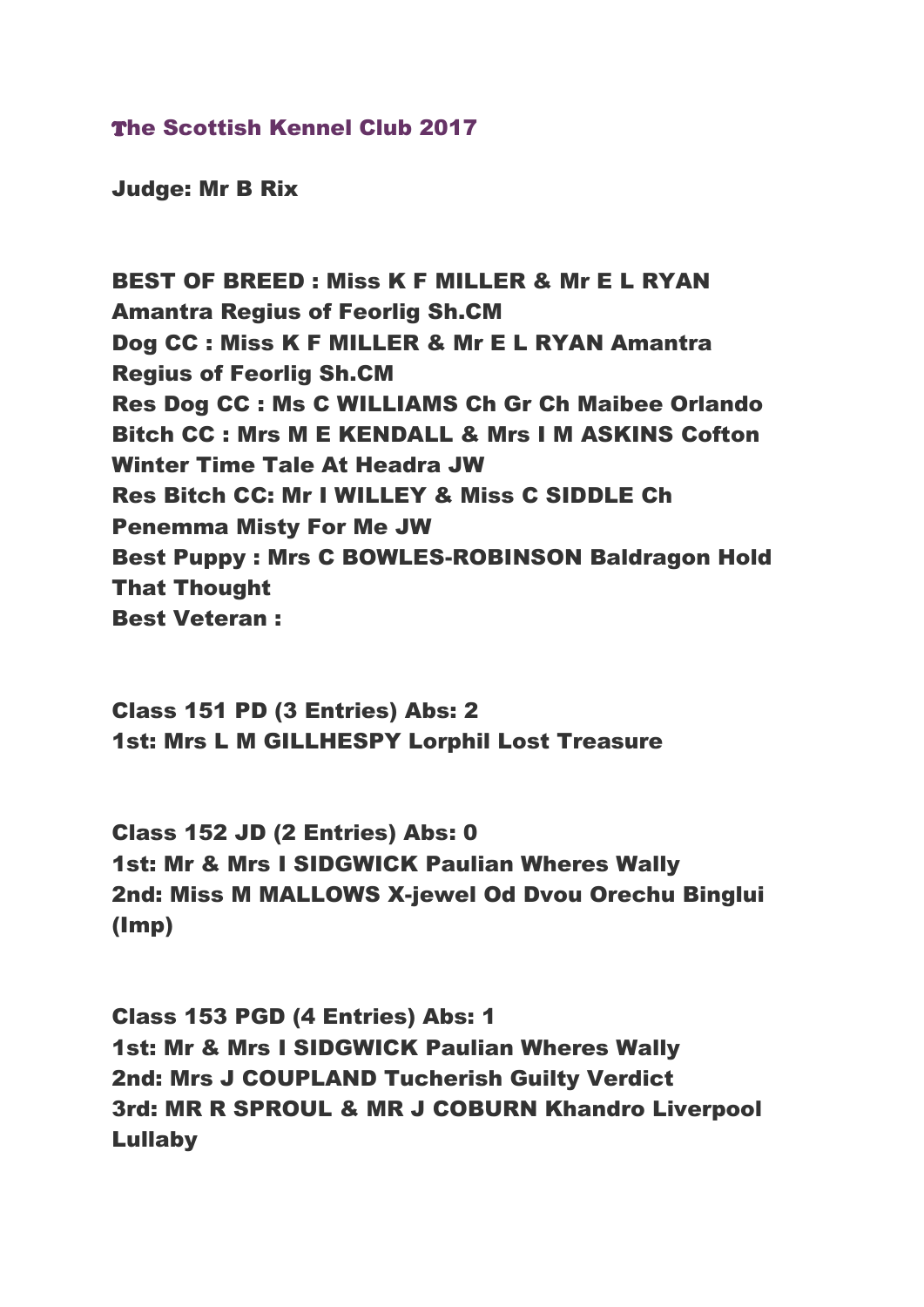Class 154 LD (7 Entries) Abs: 2 1st: Miss K F MILLER & Mr E L RYAN Amantra Regius of Feorlig Sh.CM 2nd: Mr J R GOODWIN Diggle Dandelion JW 3rd: Mrs C BOWLES-ROBINSON Baldragon Brecon JW Res: MR R SPROUL & MR J C Khandro No Regrets VHC: Miss S MADDISON Penemma Raphael

Class 155 OD (3 Entries) Abs: 0 1st: Ms C WILLIAMS Ch Gr Ch Maibee Orlando 2nd: MR R SPROUL & MR J C Baldragon Berkeley For Khandro 3rd: Miss S MADDISON Celxo Charles Dickens

Class 156 VD NO ENTRIES

Class 157 PB (1 Entries) Abs: 0 1st: Mrs C BOWLES-ROBINSON Baldragon Hold That Thought

Class 158 JB (1 Entries) Abs: 0 1st: Mrs J COUPLAND Winie Od Dvou Orechu And Tucherish (Imp)

Class 159 PGB (3 Entries) Abs: 1 1st: Mrs M E KENDALL & Mrs I M ASKINS Cofton Winter Time Tale At Headra JW 2nd: MR R SPROUL & MR J C Khandro Ur My World

Class 160 LB (4 Entries) Abs: 1